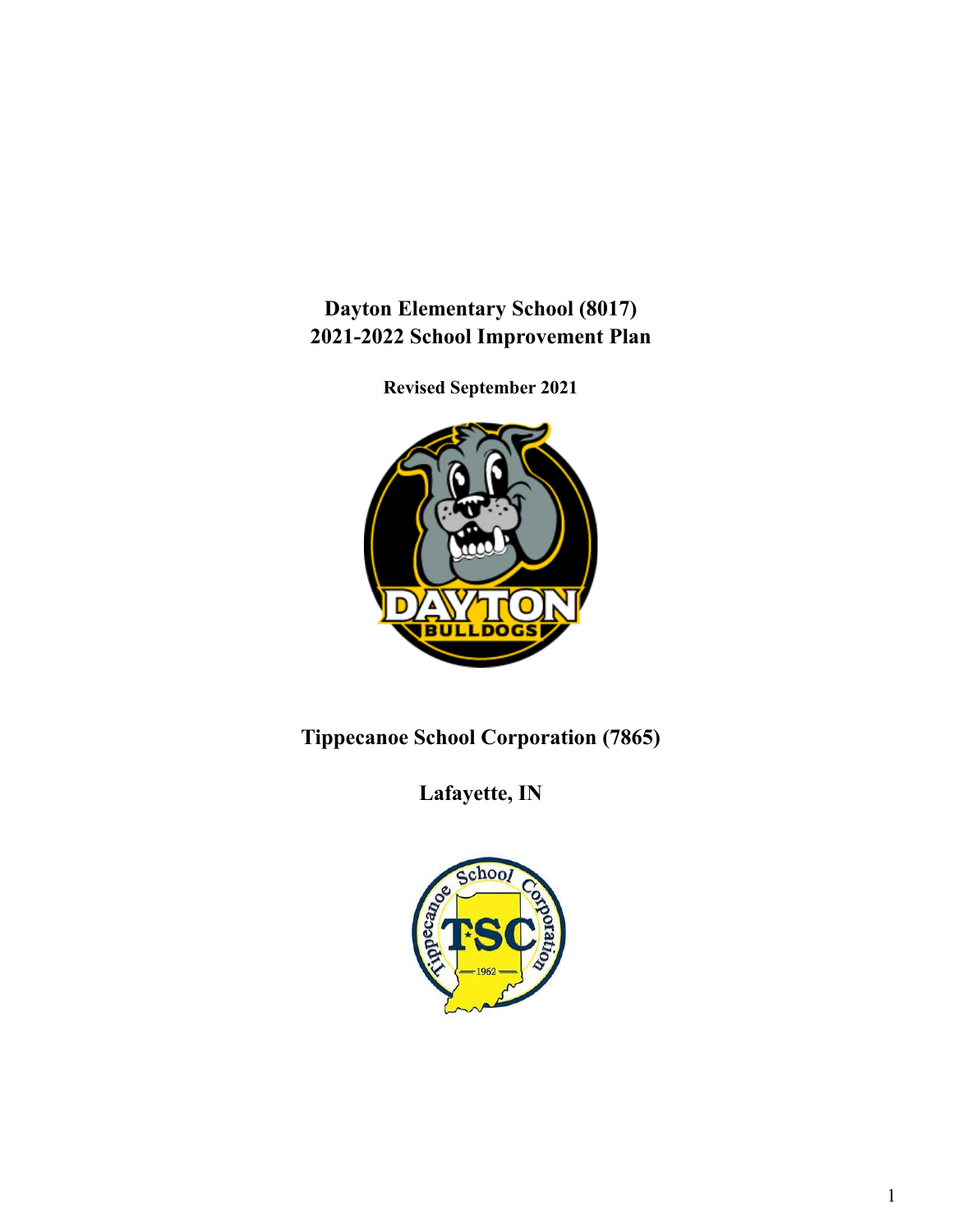# **TABLE OF CONTENTS**

**Executive Summary Improvement Plan Stakeholder Involvement Student Performance Diagnostic Literacy Instruction Mathematics Instruction Title I Compliance Documents**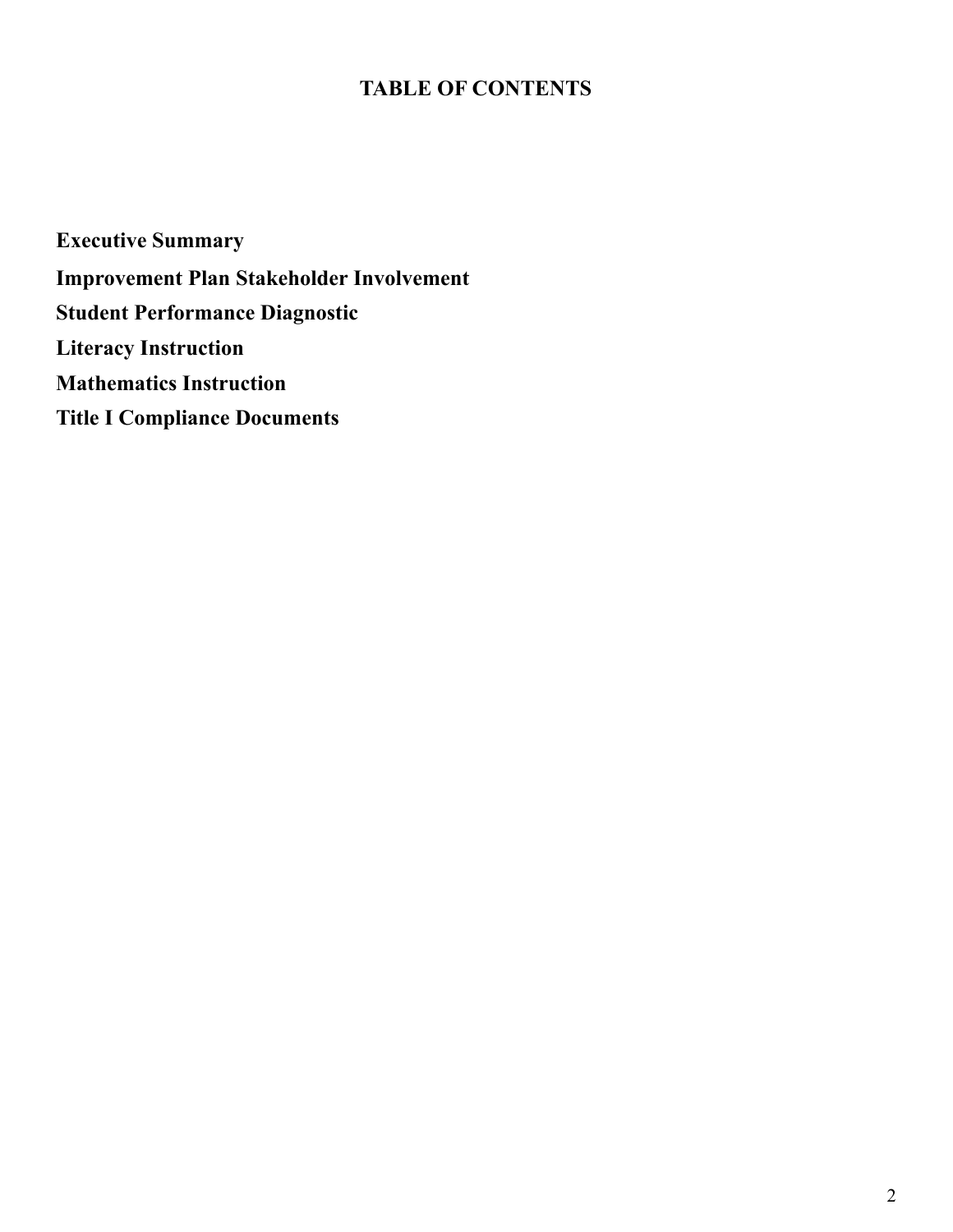# **EXECUTIVE SUMMARY**

### **School Improvement Plan Introduction**

The comprehensive Indiana School Improvement Plan aligns the improvement requirements for schools under Title I and The Student Achievement Plan (SAP) for focus and priority schools. The following people were involved in the development of this School Improvement Plan: Ryan Simmons, Principal; Brandy Cain, Special Education Teacher; Carol Howard, Kindergarten Teacher; Pam Shideler, 1st Grade Teacher; Heather Frauhiger, 2nd Grade Teacher; Liz Miller, 3rd Grade Teacher; Hannah Vaughn, 4th Grade Teacher; Sarah Harmon, ⅘ High Ability Teacher; Tina Evans, Title I Teacher; Carmen Bordner, Instructional Coach; Jordan Jones, Student Services Coordinator and Alexis Vesey, Student Support Specialist.

### **Description of the School and Community**

The Tippecanoe School Corporation is a comprehensive K-12 public school corporation located in north central Indiana, about one hour north of Indianapolis. Established in 1962, TSC encompasses 437 square miles in Tippecanoe County. Portions of Lafayette, West Lafayette and the main campus of Purdue University are within the district boundaries. TSC operates two high schools, six middle schools and 11 elementary schools serving approximately 14,000 students. The district draws students from suburban areas of Greater Lafayette, as well as outlying rural areas. To address continued growth, TSC has created a long-range building program, which will add additional schools and classrooms in the future.

Dayton Elementary is a small, community school housed just east of Interstate 65. The facility includes a large grounds area that houses baseball and softball fields, two parking lots, a set of playgrounds and the building itself. Dayton Elementary School has an enrollment of 388 students. Of those 388 students, 45% qualify for free and reduced lunch. Ethnically, Dayton is 75% White students, 14.4 % Hispanic, 0.5% Asian, 4.38%Multiracial or other, and 5.67% African American. Dayton also has quite a large Special Needs population with 17.52 % of the student body requiring special education services

### **Vision Statement**

The Vision Statement was developed by the staff at Dayton Elementary.

### *Creating a Community of Learners and Leaders.*

We believe this vision statement encompasses everything that is important to us at Dayton Elementary. We enjoy and appreciate the partnerships we have in the community. We also strive to build a community in our classrooms and our school. It is important that we not only create learners in our school, but also leaders in our society. This also goes for our staff. We are lifelong learners and leaders in our school community.

#### **The Building Leaders Framework:**

At Dayton Elementary, we believe in reaching the whole child. This is why we are a school that focuses on building leaders. We believe and reinforce the following paradigms at Dayton Elementary.

- 1. Everyone can be a leader.
- 2. Change starts with me.
- 3. Educators empower students to lead their own learning.
- 4. Develop the whole person.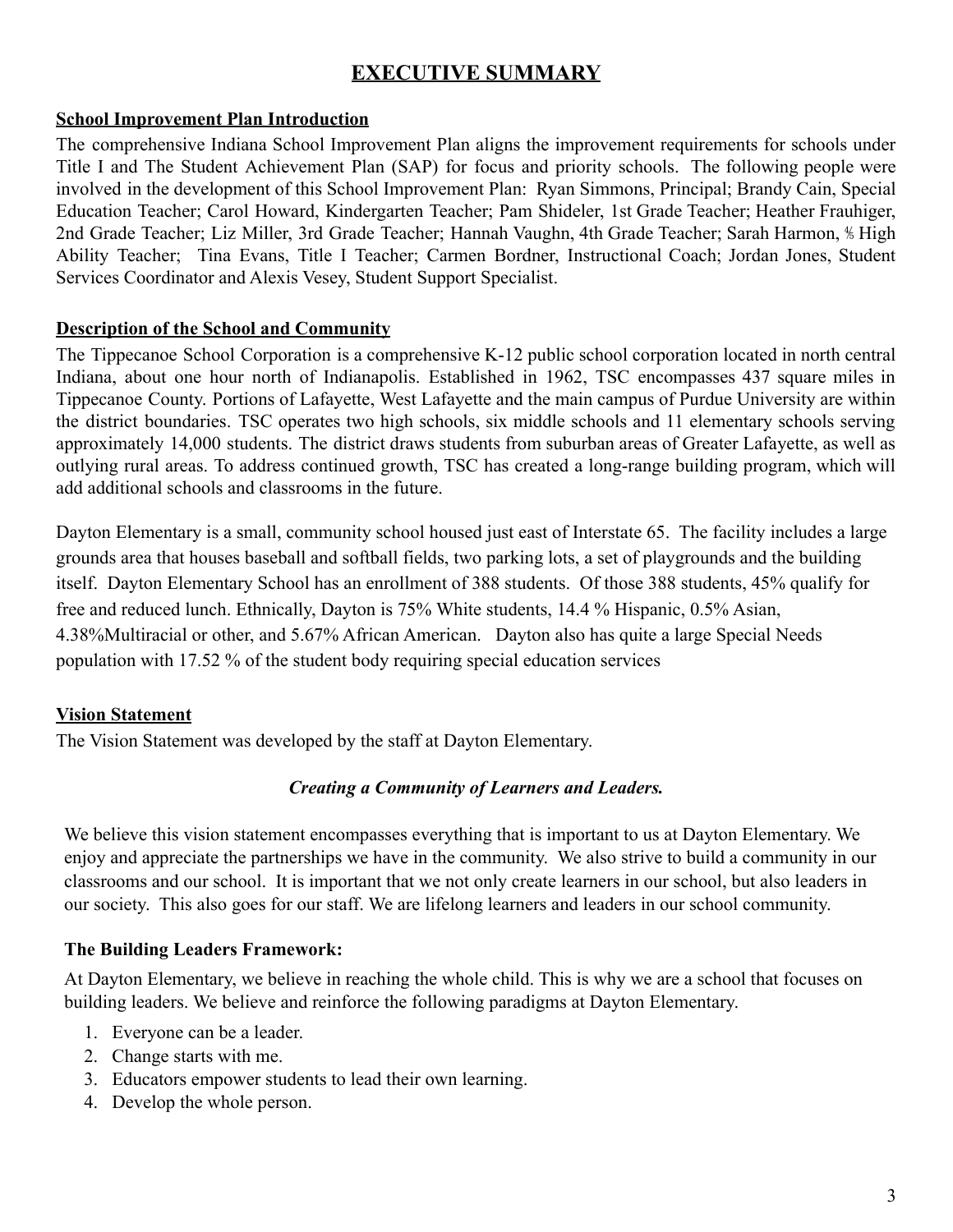### **All adults in our community are living by these core convictions daily and as a result, show the following attitudes and actions:**

Teachers are trained in the 7 Habits of Highly Effective People. Teachers live and model the 7 Habits, as well as, teach and reinforce the habits.

In this environment where adults live the 7 habits, all students will be highly motivated to learn. They are willing to take risks and set high goals for themselves. All students will be engaged in their learning. Students will show respect and take responsibility for their education. They will learn important team building skills by working in small and large groups. They will demonstrate mastery through a variety of authentic assessments and experiences. All students accept challenges, show motivation, and put forth their personal best.

As a result of these efforts; our school's student achievement data goals are as follows:

- 1. 70% of students will pass the ILEARN English Language Arts and Math.
- 2. 85% of students will be at or above grade level reading according to TRC and Fountas & Pinnell Benchmark tests at the end of the school year.
- 3. 70% of students will show 1 year growth on the NWEA MAP assessment.
- 4. Our school will maintain 96% or higher attendance rate (excluding COVID illness and quarantines).

### **Inclusive Recess**

At Dayton Elementary School, our school supports inclusive play and social and emotional learning at recess. Our students learn conflict resolution and inclusion on the playground, which in turn, carries over to the classroom.

### **Notable Achievements and Areas of Improvement**

Math continues to be an area of focus at Dayton Elementary School. We will continue to improve Math instruction by analyzing NWEA and ILEARN scores to see if there is a trend or a specific area of need in the subject of math. In addition, we can group students according to the Learning Continuum on NWEA. This will be used to identify math intervention groups that may happen inside or outside of the classroom. We will also be working with our interventionist and Title I department to provide interventions to meet the needs of our students.

English/Language Arts is also an area of focus at Dayton Elementary School. Based on our ILEARN scores this year, we are below the state average in each grade level. We will continue to analyze English/Language Arts data by analyzing NWEA, ILEARN, TRC, Fountas & Pinnell & Into Reading, and classroom assessments to see which specific areas need to be targeted. Students will be grouped together with students of a similar ability level to increase cooperative learning. We will also work with our interventionist and Title I department to provide interventions to meet the needs of our students.

### **Additional Information**

### **Description and Location of Curriculum**

Dayton Elementary School's curriculum is based on the Indiana Academic Standards located [http://www.doe.in.gov/standards](https://www.in.gov/doe/students/indiana-academic-standards/). Curriculum maps based on these standards are located in the Principal's Office for inspection by members of the public.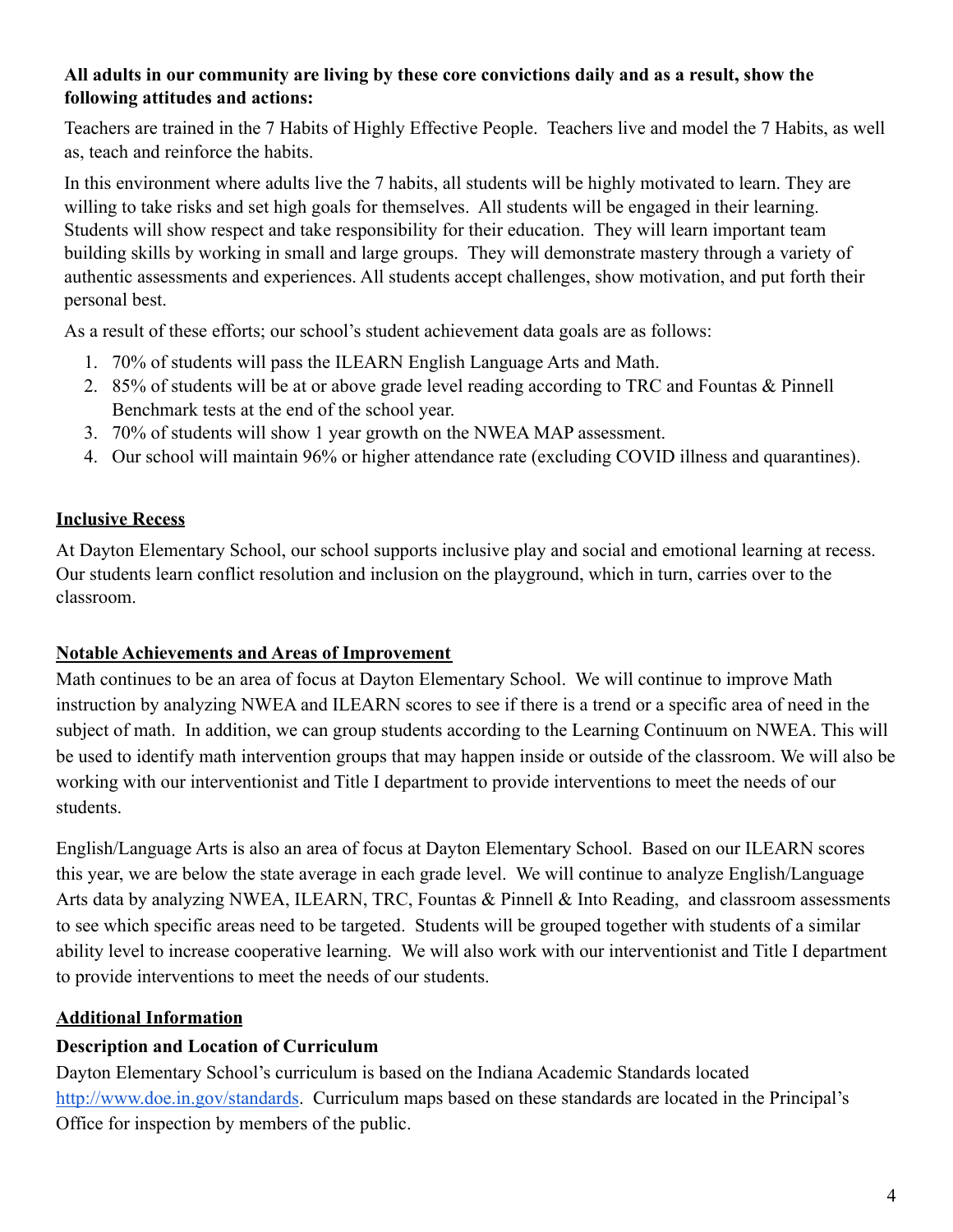#### **Title and Description of Assessment Instruments to be Used in Addition to ILEARN**

Benchmark assessments will be administered 3 times per year by certified teaching staff. Reading benchmark assessment, TRC, will be administered for students in grades K-2. Teachers will administer the Fountas and Pinnell Benchmark Assessment System and/or Into Reading assessment for students in grades 3-5 at the beginning, middle and end of the school year. NWEA will be administered in grades K-5. Additionally, IREAD will be administered in the Spring for students in grade 3.

### **IMPROVEMENT PLAN STAKEHOLDER INVOLVEMENT**

1. *Describe the process used to engage a variety of stakeholders in the development of the institution's improvement plan. Include information on how stakeholders were selected and informed of their roles, and how meetings were scheduled to accommodate them?*

Dayton Elementary reached out to stakeholders through the school newsletter to seek input on the improvement plan. Input was solicited from students, teachers, parents, and community representatives through a stakeholder survey. The survey was completed electronically, which allowed stakeholders to complete the survey and submit their input at a time that was convenient to their schedules.

### *2. Describe the representations from stakeholder groups that participated in the development of the improvement plan and their responsibilities in this process?*

The Dayton Elementary School Improvement Team is comprised of Dayton Elementary staff members. As data was analyzed, ideas were generated, and decisions made, this information was shared with stakeholders who indicated a desire to remain involved in the process. These stakeholders were then able to provide their input which factored into the final school improvement plan.

### 3. *Explain how the final improvement plan was communicated to all stakeholders, and the method and frequency in which stakeholders receive information on its process.*

The school improvement plan is uploaded to the Dayton Elementary website. Notice is provided annually, and the plan is accessible via the school website.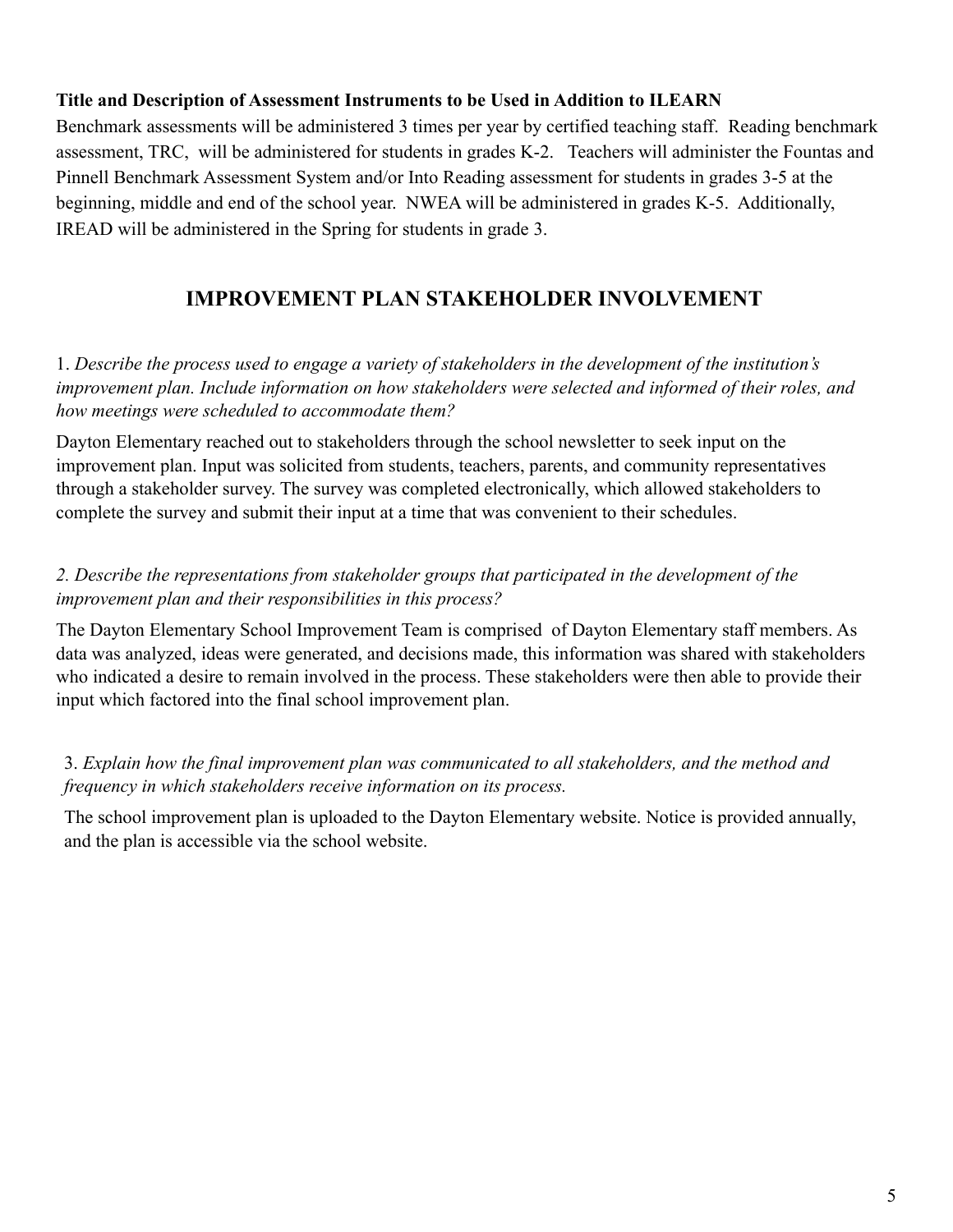### **STUDENT PERFORMANCE DIAGNOSTIC**

The Student Performance Diagnostic provides an institution with a process to report summative student assessments. This diagnostic is significant to the accreditation and continuous improvement process as it serves as a resource for schools to view content area assessment results required by state, district, or other entities, determine the quality and reliability of the given assessments and show the alignment of the assessments to the school's curriculum.

### **2020-2021 School Letter Grade B (Hold Harmless Grade)**

### **ISTEP+ (Prior to the 2018-2019 school year)/ILEARN (Starting in 2018-2019) Data. There are no ILEARN or IREAD-3 scores for 2019-2020 because of COVID-19 closure.**

| <b>INDICATOR</b>                                        | $13 - 14$ | $14-15$ | $15-16$ | $16-17$ | $17 - 18$ | 18-19 | $19 - 20$    | $20 - 21$ | <b>State</b> |
|---------------------------------------------------------|-----------|---------|---------|---------|-----------|-------|--------------|-----------|--------------|
| <b>Student Enrollment</b>                               | 388       | 390     | 377     | 422     | 399       | 404   | 393          | 368       | N/A          |
| <b>IREAD Passing</b><br>Percentage                      | 86.7      | 95      | 98      | 93.8    | 88        | 89.4  | <b>COVID</b> | 80.0      | N/A          |
| 3-5 ISTEP+/ILEARN<br><b>Math</b>                        | 83.5      | 63.7    | 65      | 60      | 60        | 57.8  | <b>COVID</b> | 49.0      | 43.6         |
| 3-5 ISTEP+/ILEARN<br><b>Math (White)</b>                | 84.6      | 64.7    | 65.9    | 61.3    | 61.6      | 56.3  | <b>COVID</b> | 50.3      | 52.3         |
| <b>3-5 ISTEP+</b><br><b>Math/ILEARN (Hispanic)</b>      | 80        | 51.6    | 58      | 53.8    | 35        | 54.6  | <b>COVID</b> | 49.3      | 27           |
| <b>3-5 ISTEP+</b><br><b>Math/ILEARN (Free)</b>          | 85.6      | 60      | 53      | 53.5    | 49.6      | 42.9  | <b>COVID</b> | 36.6      | 27.3         |
| <b>3-5 ISTEP+</b><br><b>Math/ILEARN (Paid)</b>          | 81.1      | 67.3    | 73      | 64.0    | 69.6      | 57.1  | <b>COVID</b> | 60.0      | 60.0         |
| <b>3-5 ISTEP+</b><br><b>Math/ILEARN (Special</b><br>Ed) | 46.2      | 72.4    | 16      | N/A     | 8.3       | 20.6  | <b>COVID</b> | 26.6      | 20.0         |
| <b>3-5 ISTEP+</b><br><b>Math/ILEARN (Gen Ed)</b>        | 89.3      | 70      | 72      | 67.6    | 67.6      | 61.6  | <b>COVID</b> | 55.0      | 48.3         |
| <b>3-5 ISTEP+</b><br><b>Math/ILEARN (ELL)</b>           | 79.3      | 53.6    | 52.4    | N/A     | N/A       | 35.6  | <b>COVID</b> | 37.5      | 19.6         |
| <b>INDICATOR</b>                                        | $13 - 14$ | $14-15$ | $15-16$ | $16-17$ | $17 - 18$ | 18-19 | <b>COVID</b> | $20 - 21$ | <b>State</b> |
| 3-5 ISTEP+/ILEARN LA                                    | 85        | 69.8    | 76.1    | 75      | 71        | 51.6  | <b>COVID</b> | 39.0      | 39.2         |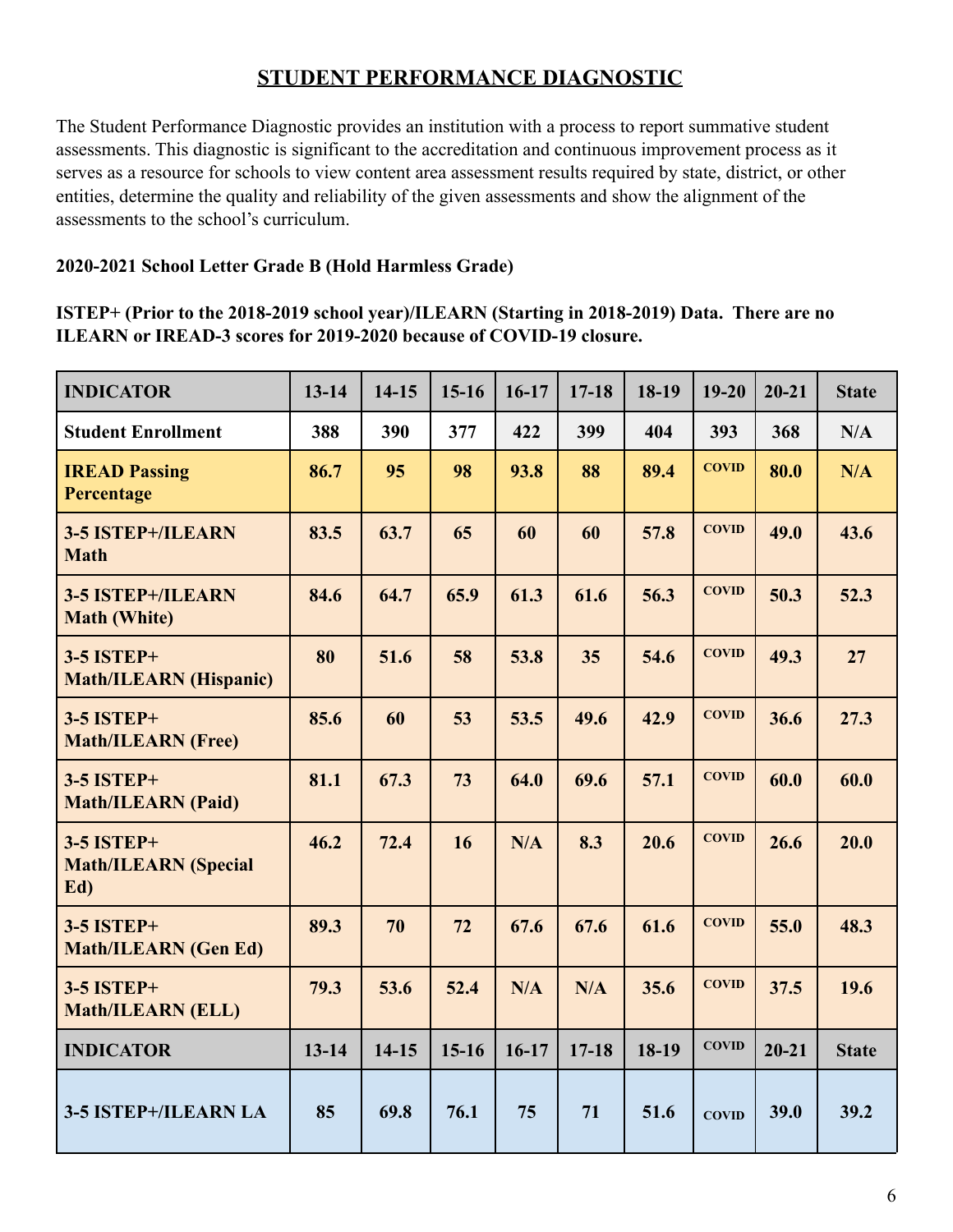| 3-5 ISTEP+ LA/ILEARN<br>(White)                      | 86.8                    | 71   | 76.3  | 75.3           | 68.3           | 50.3           | <b>COVID</b> | 43.6     | 46.3 |
|------------------------------------------------------|-------------------------|------|-------|----------------|----------------|----------------|--------------|----------|------|
| 3-5 ISTEP+ LA/ILEARN<br>(Hispanic)                   | 81.8                    | 61   | 65.2  | 59.1           | 64             | 52.6           | <b>COVID</b> | 32.6     | 25.0 |
| 3-5 ISTEP+ LA/ILEARN<br>(Free)                       | 80.9                    | 62.5 | 68.3  | 67.9           | 62.7           | 30.1           | <b>COVID</b> | 22.0     | 24.6 |
| 3-5 ISTEP+ LA/ILEARN<br>(Paid)                       | 88.5                    | 77   | 83    | 78.2           | 77.3           | 69.6           | <b>COVID</b> | 60.0     | 54.0 |
| <b>3-5 ISTEP+ LA/ILEARN</b><br>(Special Ed)          | 40                      | 79.3 | 32    | N/A            | 27.5           | 10.6           | <b>COVID</b> | 9.6      | 15.0 |
| 3-5 ISTEP+ LA/ILEARN<br>(Gen Ed)                     | 91                      | 78.8 | 83    | 82.5           | 80.3           | 58.3           | <b>COVID</b> | 46.3     | 44.3 |
| 3-5 ISTEP+ LA/ILEARN<br>(ELL)                        | 78.6                    | 57   | 60    | N/A            | N/A            | 33.6           | <b>COVID</b> | 25.0     | 14.6 |
| <b>Grade 3 ISTEP+/ILEARN</b><br><b>Math</b>          | 88.3                    | 50   | 50.79 | 59             | 52             | 56             | <b>COVID</b> | 57       | 48.7 |
| <b>Grade 3 ISTEP+/ILEARN</b><br>LA                   | 88.3                    | 78.3 | 80.9  | 77             | 67             | 48             | <b>COVID</b> | 43       | 38.7 |
| <b>Grade 4 ISTEP+/ILEARN</b><br><b>Math</b>          | 79.4                    | 72.4 | 60    | 56             | 67             | 58             | <b>COVID</b> | 46       | 43.7 |
| <b>Grade 4 ISTEP+/ILEARN</b><br>LA                   | 85.3                    | 75.4 | 71    | 78             | 74             | 46             | <b>COVID</b> | 37       | 39.6 |
| <b>Grade 4 ISTEP+/ILEARN</b><br><b>Science</b>       | 66.7                    | 75   | 75    | 64             | 58             | 48             | <b>COVID</b> | 44       | 36.1 |
| <b>Grade 5 ISTEP+/ILEARN</b><br><b>Math</b>          | 83.3                    | 68.1 | 80    | 63             | 64             | 52             | <b>COVID</b> | 44       | 38.6 |
| <b>Grade 5 ISTEP+/ILEARN</b><br>LA                   | 81.5                    | 58.3 | 75    | 65             | 76             | 58             | <b>COVID</b> | 37       | 39.5 |
| <b>Attendance Rate</b>                               | 97.6                    | 97.3 | 97.1  | 97.0           | 97.1           | 97.0           | 96.6         | 94.6     | N/A  |
| <b>Number of Students</b><br><b>Suspended</b>        | $\overline{\mathbf{4}}$ | 17   | 10    | 17             | 19             | 15             | 10           | 6        | N/A  |
| <b>Number of Out of School</b><br><b>Suspensions</b> | 6                       | 19   | 12    | 15             | 20             | 22             | 15           | 8        | N/A  |
| <b>Number of In School</b><br><b>Suspensions</b>     | $\overline{2}$          | 9    | 5     | $\overline{3}$ | $\overline{7}$ | $\overline{3}$ | $\mathbf{1}$ | $\bf{0}$ | N/A  |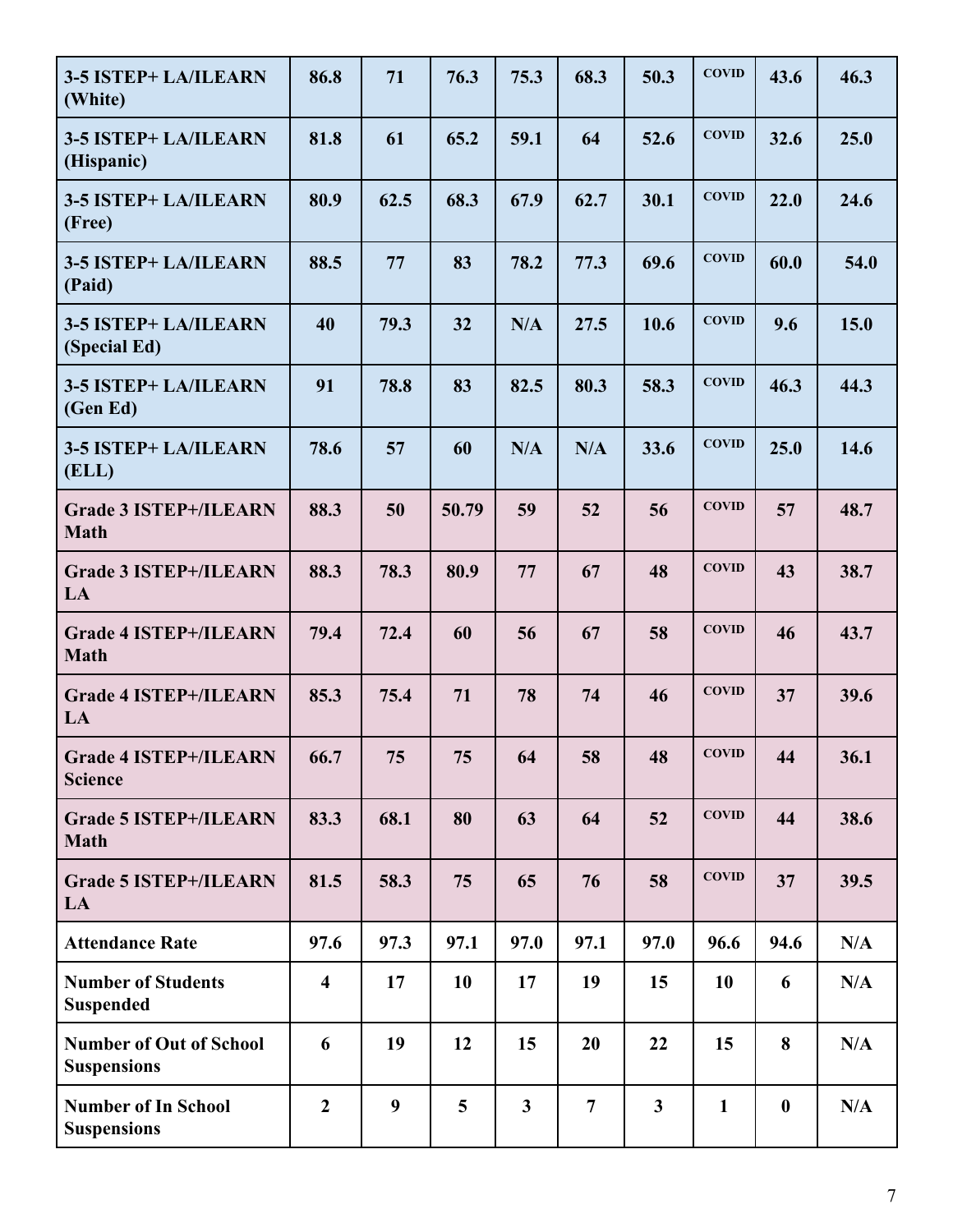# *NWEA Data Comparison*

**Red and Green Scores are when Comparing DES RIT Scores to the Norm RIT scores. Orange is equal.**

| Grade       | <b>DES</b><br>Fall<br><b>RIT</b><br>2020 | <b>TSC</b><br>Fall<br><b>RIT</b><br>2020 | <b>Norm</b><br>Fall<br><b>RIT</b><br>2020 | <b>DES</b><br>Winter<br><b>RIT</b><br>2020 | <b>TSC</b><br>Winter<br><b>RIT</b><br>2020 | <b>Norm</b><br>Winter<br><b>RIT</b><br>2020 | <b>DES</b><br><b>Spring</b><br><b>RIT</b><br>2020 | <b>TSC</b><br><b>Spring</b><br><b>RIT</b><br>2020 | <b>Norm</b><br><b>Spring</b><br><b>RIT</b><br>2020 |
|-------------|------------------------------------------|------------------------------------------|-------------------------------------------|--------------------------------------------|--------------------------------------------|---------------------------------------------|---------------------------------------------------|---------------------------------------------------|----------------------------------------------------|
| $\mathbf K$ | 140.4                                    | 143.5                                    | 138.1                                     | 152.0                                      | 155.1                                      | 149.5                                       | 161.4                                             | 162.4                                             | 157.7                                              |
| 1st         | 160.6                                    | 162.5                                    | 158.6                                     | 173.8                                      | 173.1                                      | 169.6                                       | 182.6                                             | 180.6                                             | 176.9                                              |
| 2nd         | 170.2                                    | 174.3                                    | 173.8                                     | 184.6                                      | 184.4                                      | 183.6                                       | 189.9                                             | 190.7                                             | 189.9                                              |
| 3rd         | 184.5                                    | 188.3                                    | 187.4                                     | 196.3                                      | 197.4                                      | 195.8                                       | 202.1                                             | 203.2                                             | 201.4                                              |
| 4th         | 198.4                                    | 199.8                                    | 198.7                                     | 198.4                                      | 206.2                                      | 205.7                                       | 214.8                                             | 213.5                                             | 210.9                                              |
| 5th         | 208.2                                    | 210.2                                    | 208.4                                     | 215.1                                      | 217.0                                      | 214.4                                       | 219.6                                             | 222.7                                             | 219.1                                              |

# **MATH**

# **LANGUAGE ARTS**

**Red and Green Scores are when Comparing DES RIT Scores to the Norm RIT scores.**

| Grade   | <b>DES</b><br>Fall<br><b>RIT</b><br>2020 | <b>TSC</b><br>Fall<br><b>RIT</b><br>2020 | <b>Norm</b><br>Fall<br><b>RIT</b><br>2020 | <b>DES</b><br>Winter<br><b>RIT</b><br>2020 | <b>TSC</b><br>Winter<br><b>RIT</b><br>2020 | <b>Norm</b><br>Winter<br><b>RIT</b><br>2020 | <b>DES</b><br><b>Spring</b><br><b>RIT</b><br>2020 | <b>TSC</b><br><b>Spring</b><br><b>RIT</b><br>2020 | <b>Norm</b><br><b>Spring</b><br><b>RIT</b><br>2020 |
|---------|------------------------------------------|------------------------------------------|-------------------------------------------|--------------------------------------------|--------------------------------------------|---------------------------------------------|---------------------------------------------------|---------------------------------------------------|----------------------------------------------------|
| $\bf K$ | 137.0                                    | 138.5                                    | 135.4                                     | 148.0                                      | 150.6                                      | 145.7                                       | 157.1                                             | 156.9                                             | 153.6                                              |
| 1st     | 159.4                                    | 159.0                                    | 154.4                                     | 171.4                                      | 169.9                                      | 165.3                                       | 178.6                                             | 175.6                                             | 171.8                                              |
| 2nd     | 170.2                                    | 174.4                                    | 171                                       | 184.1                                      | 184.3                                      | 180.7                                       | 188.5                                             | 189.1                                             | 185.8                                              |
| 3rd     | 185.0                                    | 188.9                                    | 185.5                                     | 194.9                                      | 197.1                                      | 193.5                                       | 198.2                                             | 200.4                                             | 197.3                                              |
| 4th     | 196.2                                    | 199.8                                    | 195.7                                     | 203.3                                      | 205.0                                      | 202.2                                       | 205.5                                             | 202.6                                             | 204.9                                              |
| 5th     | 205.9                                    | 207.6                                    | 203.7                                     | 207.5                                      | 211.8                                      | 208.9                                       | 209.0                                             | 212.6                                             | 211.1                                              |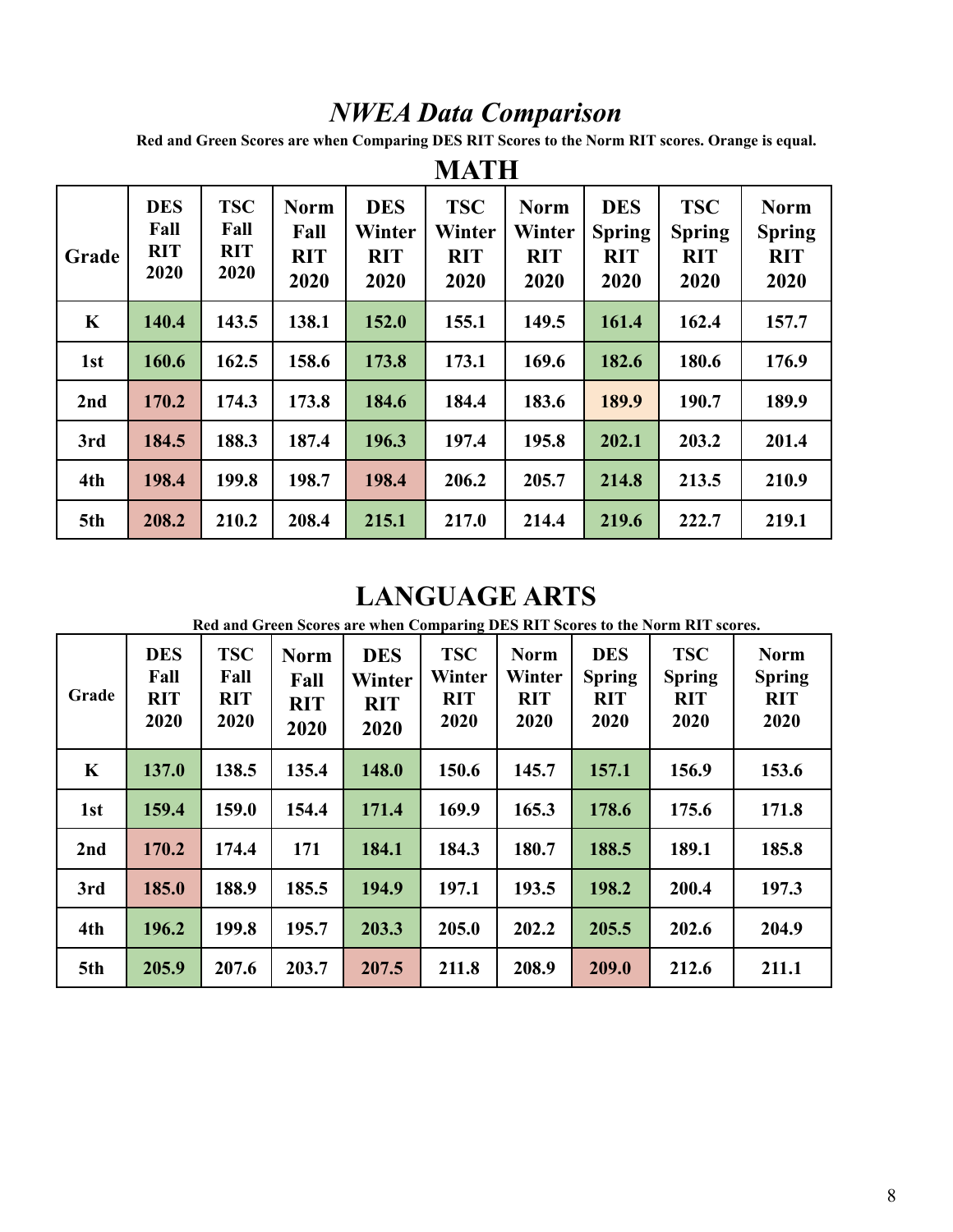## **Areas of Notable Achievement**

- 1. Which areas demonstrate positive growth and are above expected levels of performance? (Cohort groups, TSC, and State)
	- ❖ Kindergarten DES Math RIT scores were above Norm RIT score all year
	- ❖ 1st Grade DES Math RIT scores were above the Norm RIT score all year
	- ❖ 1st Grade DES Math RIT scores were above the TSC Norm RIT score in the winter and spring
	- ❖ 2nd Grade DES Math RIT scores were at or above the Norm RIT scores in the winter and spring
	- ❖ 3rd Grade DES Math RIT scores were above the Norm RIT scores in the winter and spring
	- ❖ 4th Grade DES Math RIT scores were above the TSC Norm RIT and Norm RIT in the spring
	- ❖ 5th Grade DES Math RIT scores were above the Norm RIT scores in the winter and spring
	- ❖ Kindergarten DES LA Norm RIT scores were above the Norm RIT scores all year and above the TSC Norm RIT score in the Spring
	- ❖ 1st Grade DES LA Norm RIT scores were above the TSC Norm RIT score and Norm RIT score all year
	- ❖ 2nd Grade DES LA Norm RIT scores were above the Norm RIT scores in the winter and spring
	- ❖ 3rd Grade DES LA RIT scores were above the Norm RIT scores in the winter and spring
	- ❖ 4th Grade DES LA RIT scores were above the Norm RIT scores in the winter and spring and above the TSC Norm RIT score in the spring
	- ❖ 5th Grade DES LA RIT scores were above the Norm RIT scores in the fall.
- 2. Which area indicates the highest performance?
	- ❖ 1st Grade DES LA RIT scores were above the TSC average all year long
	- ❖ 3rd-5th Grade DES Math ILEARN scores were all above the state ILEARN math average
- 3. Which subgroups show a trend toward increasing performance?
	- ❖ Our Math Special Education proficiency percentage increased on ILEARN from 2018-2019 to 2020-2021.
- 4. Which of the above reported findings on ILEARN are consistent with NWEA?
	- ❖ Our 5th Grade NWEA RIT scores were below the norm RIT scores in the winter and spring and ended up being below the state average for the Language Arts ILEARN assessment.

### **Areas in Need of Improvement**

- 1. Which areas are below expected levels of performance? (Cohort groups, TSC, and State)
	- ❖ Grade 5 DES ELA is below the state ILEARN pass rate.
	- ❖ Grade 4 DES ELA is below the state ILEARN pass rate
	- ❖ Grade 3 IREAD scores decreased by more than 9% from the year 2018-2019 to 2020-2021.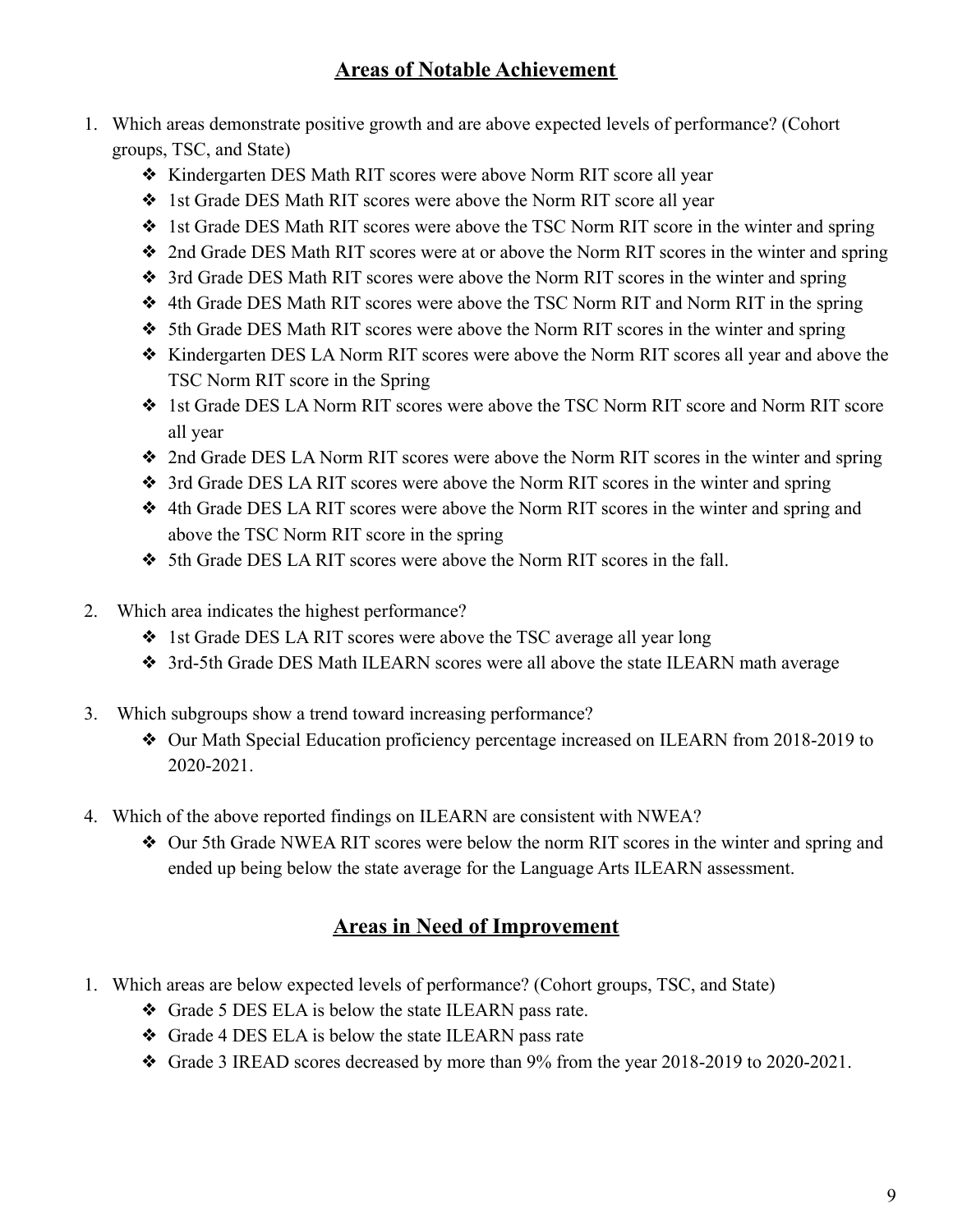- 2. Which area indicates the lowest performance?
	- ❖ Grade 5 ELA ILEARN
	- ❖ Grade 5 ELA winter and spring NWEA
	- ❖ Grade 4 ELA ILEARN
	- ❖ Grade 2 FALL NWEA Math RIT score
- 4. Which of the above reported findings are consistent with NWEA and ILEARN?
	- ❖ Grade 5 ELA ILEARN scores were consistent with the winter and spring ELA NWEA RIT scores.

# **LITERACY INSTRUCTION**

### **Description of Program**

Dayton Elementary implements a 90 minute reading block K-5. Each literacy block contains a mini-lesson, word work for K-2, vocabulary instruction, and time to read books at instructional and independent levels.

According to the most recent data (2020-2021) showed we had 39.0% of our students passing the English Language Arts ILEARN. Our goal is that we will have 70% of students score a proficient score on the ILEARN English/Language Arts ILEARN Test.

### **Goal 1: 70% of Dayton Elementary School students will demonstrate proficiency by passing the English/Language Arts portion and/or each grade level will show improvement in the NWEA ELA mean grade level RIT score from Fall 2021-Spring 2022.**

**Strategy 1**: Students identified as needing support according to TRC and/or NWEA will receive Tier 2 support as space allows in the form of LLI, or Comprehension Toolkit lessons. Pull out will begin mid-September and continue to the end of the school year. Tina Evans is responsible.

**Strategy 2:** Teachers in grades K-5 will utilize TRC and Fountas and Pinnell leveling systems and/or Into Reading leveling to drive instruction and monitor student literacy growth. Leveling will take place in August 2021-April 2022, with benchmarks a minimum of three times per year. All teachers in grades K-5 are responsible.

**Strategy 3:** Teachers in grades K-5 have the opportunity to utilize the Lucy Calkins' Writing Units of Study to increase students' understanding of writing components. Writing instruction will begin in September of the 2021-2022 school year and will continue until the end of the year. All teachers in grades K-5 are responsible.

**Strategy 4:** Teachers in grades K-5 will present weekly direct vocabulary instruction and/or word work. Instruction will begin in August of the 2021-2022 school year and will continue until the end of the year. All teachers in grades K-5 are responsible.

**Strategy 5:** Interventionists will provide blitz group small group instruction 4 days/week in grades K-3. Teachers and interventionists will meet by email to review student data, modify groups, and make instructional adjustments. Groups will begin in September and will continue to the end of the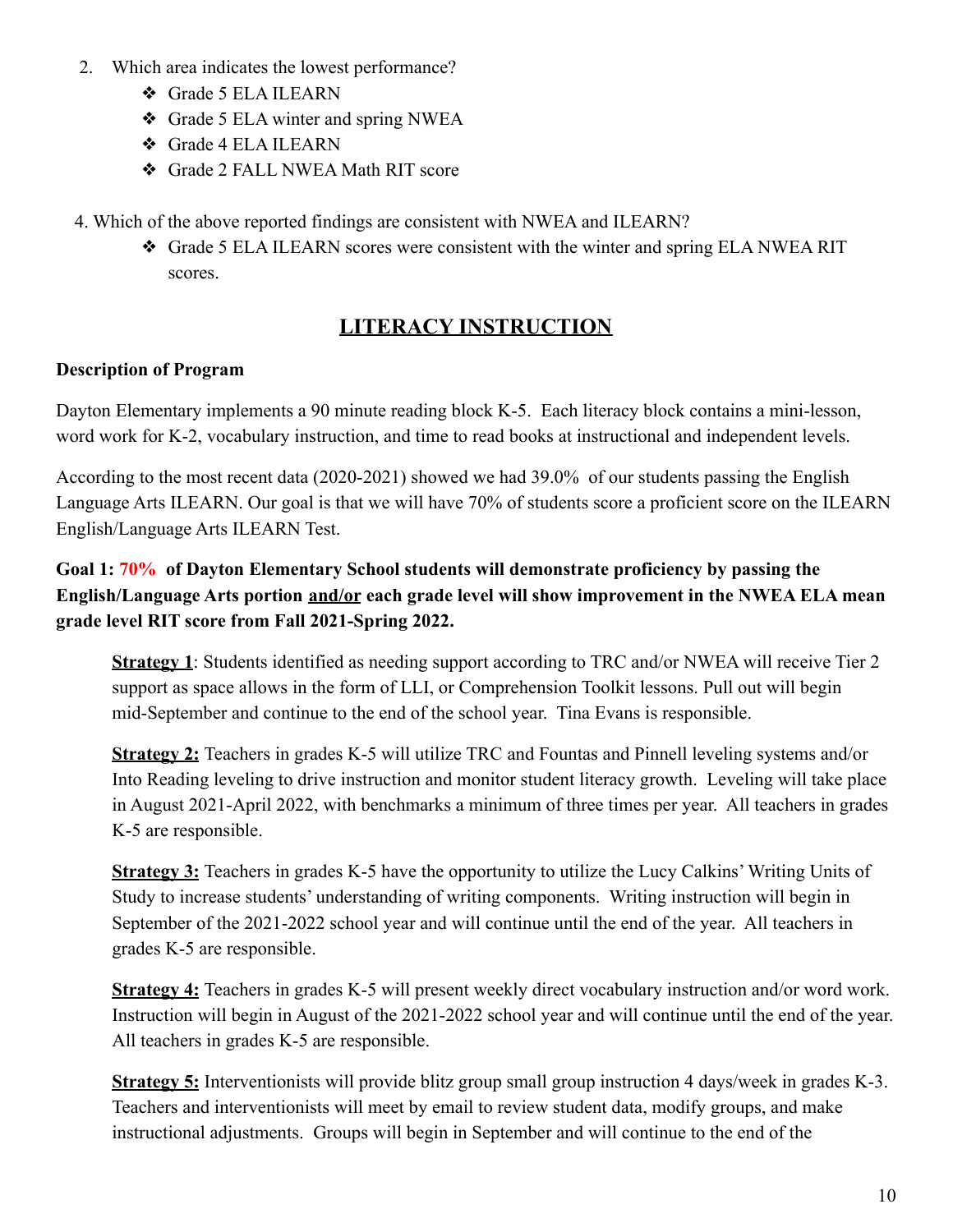# **MATHEMATICS INSTRUCTION**

**Description of Program:** Dayton Elementary implements a minimum 60 minute Math instructional block. Teachers utilize the Ready Math textbook, supplemental materials, and technology based resources such as IXL, and IReady.

According to the most recent data (2020-2021 ILEARN scores) we had 49.0% of our students passing the Math portion of ILEARN.

**Goal 1: 70% of Dayton Elementary School students will demonstrate proficiency by passing the Math portion of the ILEARN and/or each grade level will show improvement in the NWEA Math mean grade level RIT score from Fall 2021-Spring 2022.**

**Strategy 1**: (Activity / Begin date / End Date/ Resources/ Source of Funding / Staff Responsible) Students in grades 3-5 will receive direct instruction from Highly Qualified teachers, as well as, receive push in support from a Title I aide, classroom interventionist or an inclusion teacher. Grades 3-5 for targeted due to ILEARN. Support will begin in September 2020 and continue to the end of the school year. Mr. Simmons and 3-5 classroom teachers are responsible.

**Strategy 2:** Teachers have received training on how to accurately read NWEA reports to monitor and measure growth.

**Strategy 3:** K-5 teachers will supplement Ready Math instruction with technology-based resources such as IXL, Smart Notebook, Khan Academy, and/or IReady. Supplementation will begin in September 2021 and continue to the end of the school year. K-5 teachers are responsible.

**Strategy 4:** K-5 teachers will place an emphasis on Fact Fluency. Students who achieve proficiency will be recognized on the school announcements. Implementation will begin in September 2021 and continue to the end of the school year.

**Strategy 5:** Teachers will analyze NWEA and IREADY data to help tailor instruction to student needs.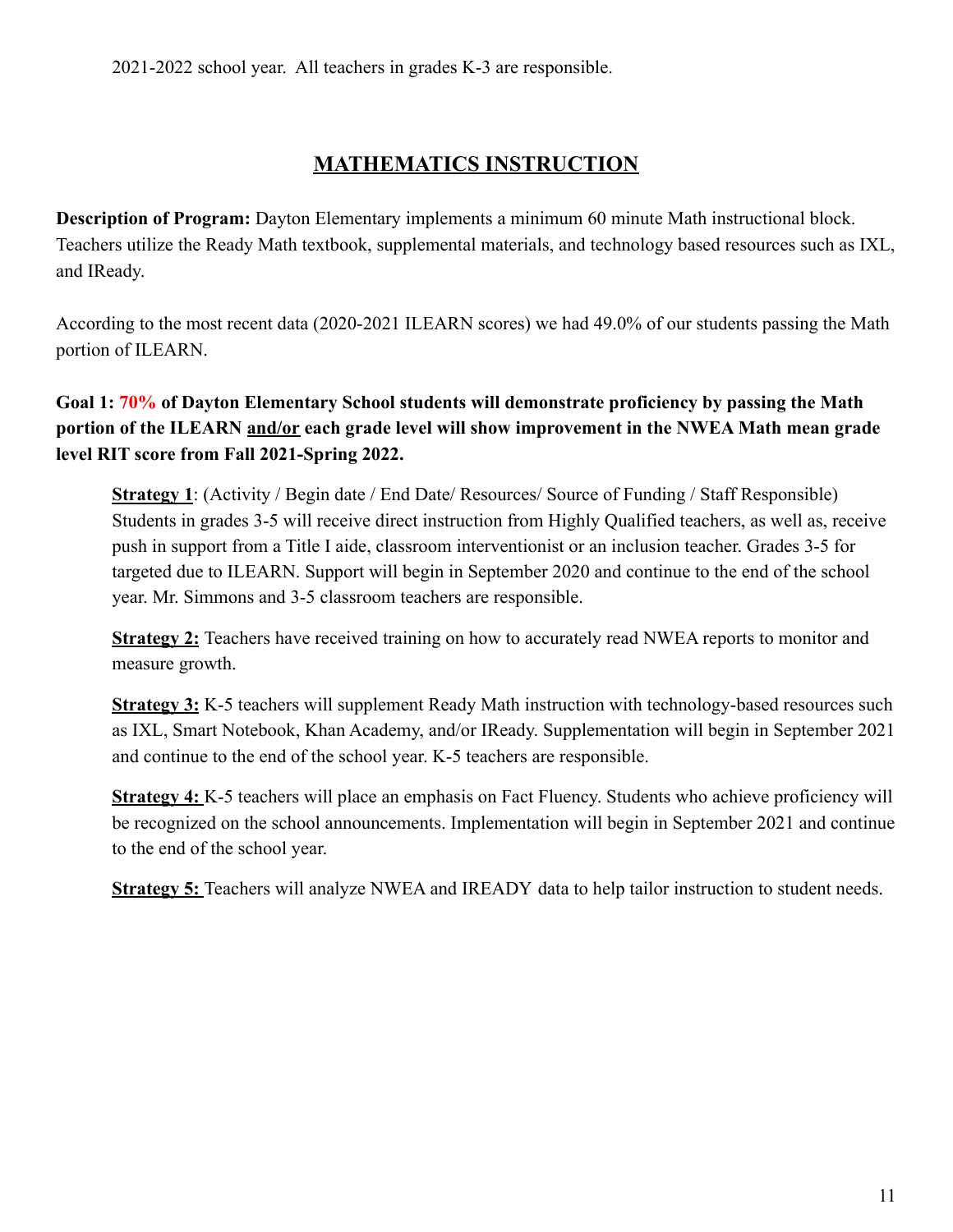# **TITLE 1 SCHOOLWIDE PLAN REQUIREMENTS**

The school assures the following requirements have been met (Sections 111(b)(1), 1114 (b)(1)(A) and the 1309 (s) of the Elementary and Secondary Education Act (ESEA).

### *Assurance 1: A Comprehensive Needs Assessment of the whole school has been completed.*

*Comment:* Teachers in grades K-2 will have the opportunity to use the TRC reading assessments 3 times a year (September, January, and April). Teachers will complete the assessments by the corporation deadlines. Teachers in grades 3-5 will use Fountas and Pinnell Benchmark assessments and/or Into Reading leveling in reading three times a year (beginning and end of year). Grades 3-5 will use Fountas and Pinnell and/or Into Reading Benchmark for the middle of the year for students below benchmark only. In addition, they will use NWEA Assessments in Language Arts and Math 3 times a year (September, November, and February). Teachers will be responsible for making sure all of their students complete the assessments. Data meetings will be held to discuss the results of the assessment to create small groups for remediation and acceleration, and review best practices.

### *Assurance 2: There is implementation of schoolwide reform strategies that provide opportunities for all children to meet proficient and advanced levels of student academic achievement.*

*Comment:* Dayton Elementary provides an enriched and accelerated curriculum for students. Teachers and parents complete recommendation sheets to determine who will be assessed for possible qualification. This process occurs each spring for grades 1-5. All students in Grades Kindergarten and 1st grade receive IDEA lessons from the IDEA teacher. Qualifying 2nd-5th grade students will be placed in a self-contained 2/3 or 4/5 high ability class. High ability classroom teachers will daily offer those students a rigorous and accelerated curriculum. General education teachers will encourage high performing students to enroll in Super Saturday through Purdue University. Additionally, general education teachers will use differentiated, small group instruction based on student text levels and/or assessment data in reading and math to continue to challenge students on a daily basis.

Dayton Elementary teachers will utilize the scope and sequence for the HMH Into Reading reading series to guide on-level direct instruction during the core 90 minute reading block K-5. During the 90 minute reading block, the classroom teacher and highly qualified instructional assistants will work with students for 30 minutes in small groups or one-on-one to provide explicit instruction with leveled texts or self-selected good fit books.

### *Assurance 3: There is implementation of schoolwide reform strategies that use effective methods and instructional strategies that are based on scientifically based research that: strengthens the core academic program, increases the amount of learning time, includes strategies for serving underserved populations, includes strategies to address the needs of all children in the school, but particularly low achieving children and those at risk of not meeting state standards, address how the school will determine if those needs of the children have been met, and are consistent with, and are designed to implement state and local improvement plans, if any.*

*Comment:* Grade level teachers, Title I staff, and the building administrator will meet to discuss student data collected through the TRC, Fountas and Pinnell and Into Reading text leveling, and NWEA and ILEARN to determine students in need of secondary interventions. Students identified as at-risk or not making adequate progress will receive targeted interventions 3-5 times per week outside of the 90 minute reading block by a highly qualified instructional assistant or certified teacher. Specific interventions include, but are not limited to Leveled Literacy Intervention, Comprehension Toolkit, Reading Eggs, IXL, Khan Academy and Ready Math..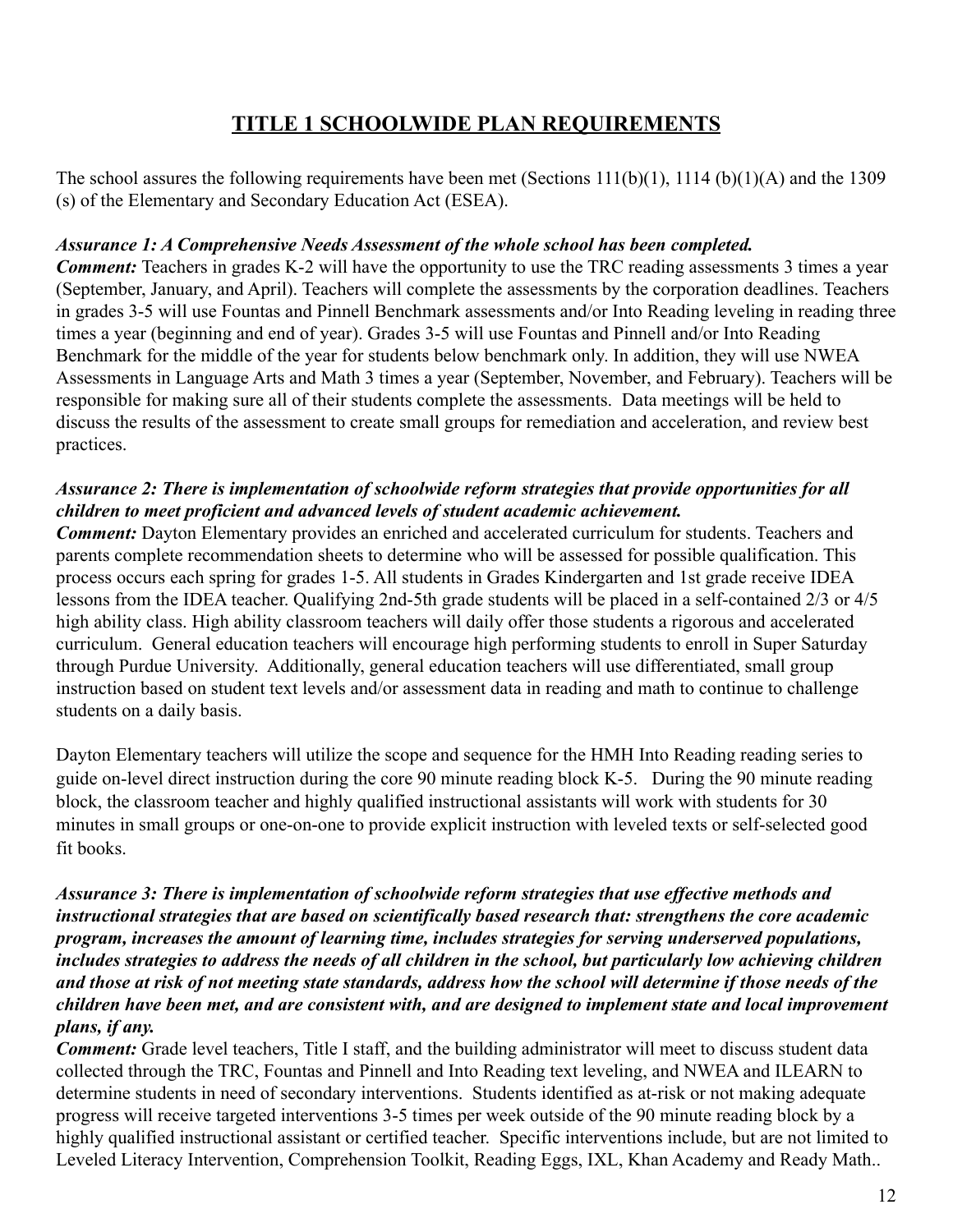Progress will be monitored to determine if interventions should change.

### *Assurance 4: There are highly qualified teachers in all core content area classes.*

*Comment:* To ensure that all of our students are taught by highly qualified teachers and paraprofessionals, we will 1) hire only highly qualified teachers and paraprofessionals 2) help those who are not highly qualified to develop and implement a personalized plan for becoming highly qualified, 3) make sure that our low-achieving students are taught by highly qualified teachers and paraprofessionals.

The Tippecanoe School Corporation maintains an expectation that all teachers are highly qualified in elementary classrooms and Title I positions. Corporation expectations include: 1) All teachers holding a valid Indiana Teaching License. 2) Identification of how each teacher qualifies as highly qualified whether by Pearson Core, PRAXIS, NTE, HOUSSE, or CAS. 3) All current instructional assistants in the school are highly qualified. The corporation maintains the expectation that any future instructional assistants hired will be highly qualified at the time of their hiring. 4) Information is available at the corporation and school level for teachers and instructional assistant candidates to become highly qualified before hiring can occur. 5) List is maintained at the building level and with the corporation personnel office of all teachers and instructional assistants and their highly qualified status and method for qualification. 6) If a teacher is found to not be HQ in a particular area, a plan is developed for this teacher to become highly qualified, or the teacher is moved to a position in which they are highly qualified. Support is offered at the building and corporation level about how to take and pass the Pearson Core exam. In special education teaching situations, in-services are provided by the local special education cooperative to ensure PGP points are gathered to meet the required need as well. Also, we will make parents aware of the school's progress in employing all highly qualified teachers and professionals by mailing an informational letter to all parents during the first quarter of each school year. First and second year teachers in TSC are mentored in the SEEDS program by Kathy Nimmer where they receive additional professional development and mentoring.

### *Assurance 5: There is high quality and on-going professional development for teachers, principals, and paraprofessionals.*

*Comment:* Dayton Elementary School has a daily Instructional Improvement Block prior to the start of the school day from 8:15-8:45. During this time teachers participate in collaboration, problem solving meetings, and direct instruction on various aspects of curriculum instruction including vocabulary development, small group literacy best practice, mathematical practices, and behavioral interventions and practices. Training will be provided by the Principal or designated staff member with specialized knowledge and training. Some topics during the 2021-2022 school year will be on NWEA data, behavior management, mindfulness, poverty, grade level collaboration, attendance, Building Leaders, and ILEARN/IREAD-3 prep.

The Principal and Title I Lead Teacher will meet periodically with Title I aides to provide direct instruction in best practices in reading and math, review running record data, and provide support.

### *Assurance 6: There are strategies to attract high-quality, highly qualified teachers to this school.*

*Comment:* Central Office Administration will continue to advertise the New Teacher Academy to prospective new teachers on an ongoing basis to attract highly qualified teachers. Building principals and central office staff will attend Teacher Recruitment Fairs at colleges throughout the state. To ensure that students are taught by highly qualified teachers, we will 1) review teacher qualifications annually, 2) assign only highly qualified teachers to low achieving students and 3) encourage our highly qualified teachers to stay at our school by continuing to have a close partnership with Purdue University. Dayton Elementary will continue to participate in teacher education programs by Purdue's Block program. Dayton Elementary will also continue to host Student Teachers. By creating partnerships with our local university and with the community, we will continue to attract highly qualified teachers. Dayton Elementary will also encourage our highly qualified teachers to remain by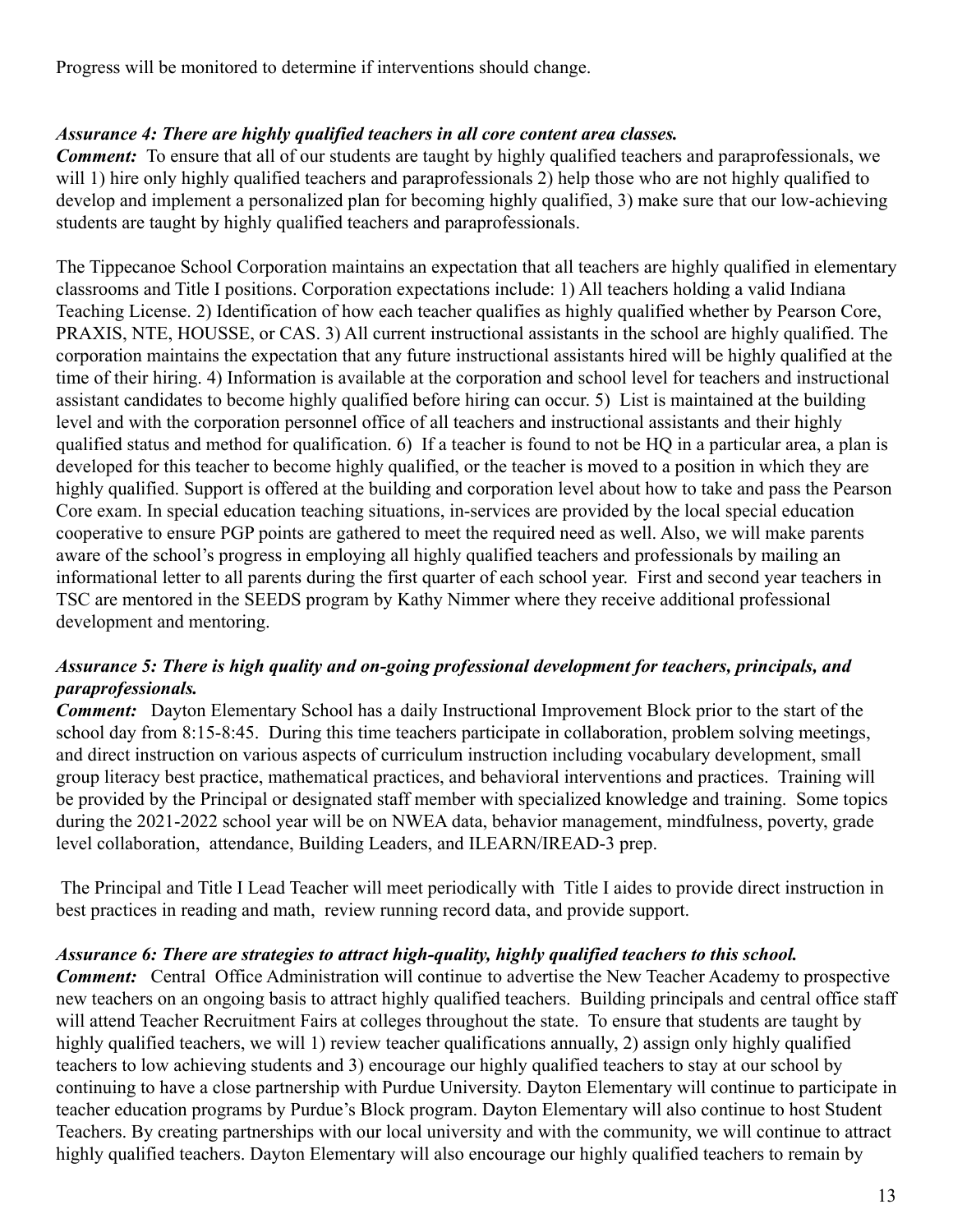providing a supportive and caring environment and by providing high quality professional development opportunities.

### *Assurance 7:There are strategies to increase parental involvement, such as literacy services.*

*Comment:* The strategy chair will provide resources and ideas that will assist teachers in providing opportunities to keep parents actively involved in their child's education. The Title I Lead Teacher will provide information to parents regarding math and reading support via newsletter. The importance of parent involvement will be stressed during professional development.

On the Title I website <https://www.tsc.k12.in.us/departments/student-services/title-i-services> parents will be able to click on an icon that will link them to the Indiana Parent Information and Resource Center (PIRC) at www.fscp.org. Parents will be informed of this website during the Annual Title One meeting in September. There will also be a link on our school website and information in the monthly school newsletter.

### *Assurance 8: The school will provide individual academic assessment results to parents. If so, describe how this will be done.*

*Comment:* Report cards will continue to be sent home quarterly by all classroom teachers. Information regarding the TRC, NWEA, and ILEARN assessments will be included, along with the students' grades for each quarter and comments that document students' strengths and/or weaknesses. Assessment results will be written in a language that the child's family understands.

### *Assurance 9: There are strategies to involve parents in the planning, review, and improvement of the school-wide plan.*

*Comment:* Parents will be invited in the fall to attend a Title I parent information meeting to inform them of their school's participation in Title I, Part A programs, and to explain the Title I, Part A requirements and the right of parents to be involved in those programs and all other required IDOE components. Documentation including an agenda and a parent sign-in sheet will be kept in preparation for a DOE monitoring visit. Parents were consulted, via email and personal contact, for input on the schoolwide plan.

Parents, Title I staff, and administrators are invited to participate in the annual review/revision of the School-Parent Involvement Policy at the corporation and school level. This policy will be written with meaningful parent input and include all the IDOE requirements. This policy will be reviewed each spring and distributed at the beginning of each school year to all parents.

### *Assurance 10: There are plans for assisting preschool children in the transition from early childhood programs such as Head Start, Even Start, Early Reading First or a state-run preschool.*

In conjunction with our annual "Kindergarten Round Up" and the meeting that our cooperation-wide preschool transition committee will be holding with area preschools, Dayton Elementary will hold a workshop for incoming kindergarten students and their parents each spring. Parents and students will attend an evening workshop in which they will learn about the kindergarten curriculum. Prospective students will be able to participate in a variety of learning opportunities during the event and receive a book and other readiness supplies to use over the summer.

### *Assurance 11: There are opportunities and expectations for teachers to be included in the decision making related to the use of academic assessment results leading to the improvement of student achievement.*

*Comment:* Teachers utilize time during the Instructional Improvement Block to analyze assessment results and collaborate on strategies to maximize the improvement of student achievement. Teachers also are the driving force in the school's Response to Intervention collaborative meetings where all data is reviewed by the RTI